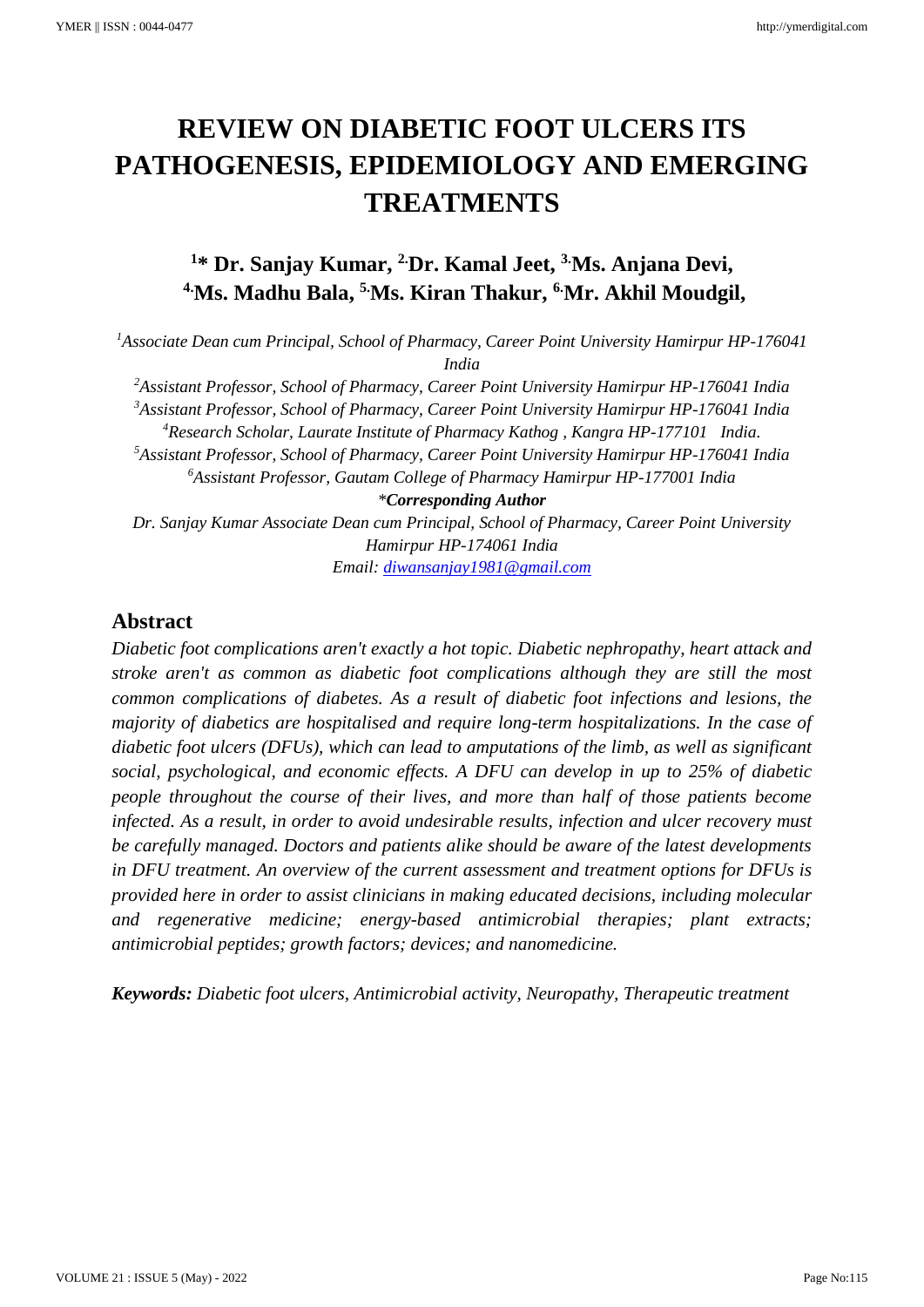# **Introduction**

When it comes to sickness, diabetes is among the oldest. The Ebers Papyrus, which dates back to 1500 B.C., outlines the disease's symptoms and offers therapy. In Chronicles II, an instance of gangrene of the feet, which may have been caused by diabetes, is mentioned [1].

Diabetic neuropathy, the insensitive foot, and foot ulcers were found by British surgeon Pryce more than a century ago. he said[2]. "It was apparent that the underlying cause of the perforating ulcer was peripheral nerve degeneration and that diabetes itself played an active role in the causation."

Diabetic ulcers are the major cause of lower limb amputations in the United States[3-5]. Diabetic foot issues can be prevented or diagnosed early by family physicians. Understanding the key risk factors for amputation in diabetic feet necessitates regular evaluations and rigorous preventative maintenance. Peripheral artery occlusive disease, diabetic neuropathy, and structural foot deformity are the most common causes of ulcer formation. For individuals at risk for foot ulcers, a thorough physical exam, supported by monofilament neuropathy testing and noninvasive testing for vascular insufficiency, can be used to accurately classify patients who currently suffer from ulcers or other diabetic foot problems. In order to reduce the likelihood of an injury leading to the formation of an ulcer, patients must be educated about correct foot hygiene, nail care, and footwear. In order to increase communication between primary care physicians and subspecialists in the field of diabetes, it is important to adhere to a systematic approach to diagnosis and classification. As a result of this collaborative approach, lower limb amputations due to diabetes may be reduced  $[6]$ .

During the 6–18 months following the initial evaluation of the illness, 60–80 percent of foot ulcers will heal, 10–15 percent will remain active, and 5–24% will eventually lead to limb amputation[7].

More than half of non-traumatic amputations are caused by diabetes, and 85 percent of these cases are preceded by an ulcer on the foot. Following an amputation, the death rate rises from 13 to 40 percent at one year to 39–80 percent at five years. In addition, 50 percent of those who have had an amputation will experience foot ulcers and infections on the opposite side within the first 18 months after the amputation. In the three to five years following the initial amputation, a startling 58% of patients will require a contralateral amputation[8].

As the majority of diabetic amputations are followed by foot ulceration, it is critical that measures be taken to avoid this complication. There is a strong correlation between diabetic foot issues and nephropathy; retinal disease; Ischemia of the cardiovascular system; and cerebrovascular disease. A multidisciplinary approach is more likely to help these patients, as they face some of the most difficult challenges[9]. In this paradigm, a multidisciplinary team of doctors, including a plastic and orthopaedic surgeon, an endocrinologist (diabetologist), a microbiologist, a senior physiotherapist, and a podiatrist, works together to provide the patient with the best possible care. Rapid decision-making based on fresh clinical information is made possible by daily contact among the team's members. The network aids in the formulation of treatment plans by streamlining the process of making critical decisions. Implementing a multidisciplinary team approach has also been shown to be effective in decreasing the frequency of major amputations.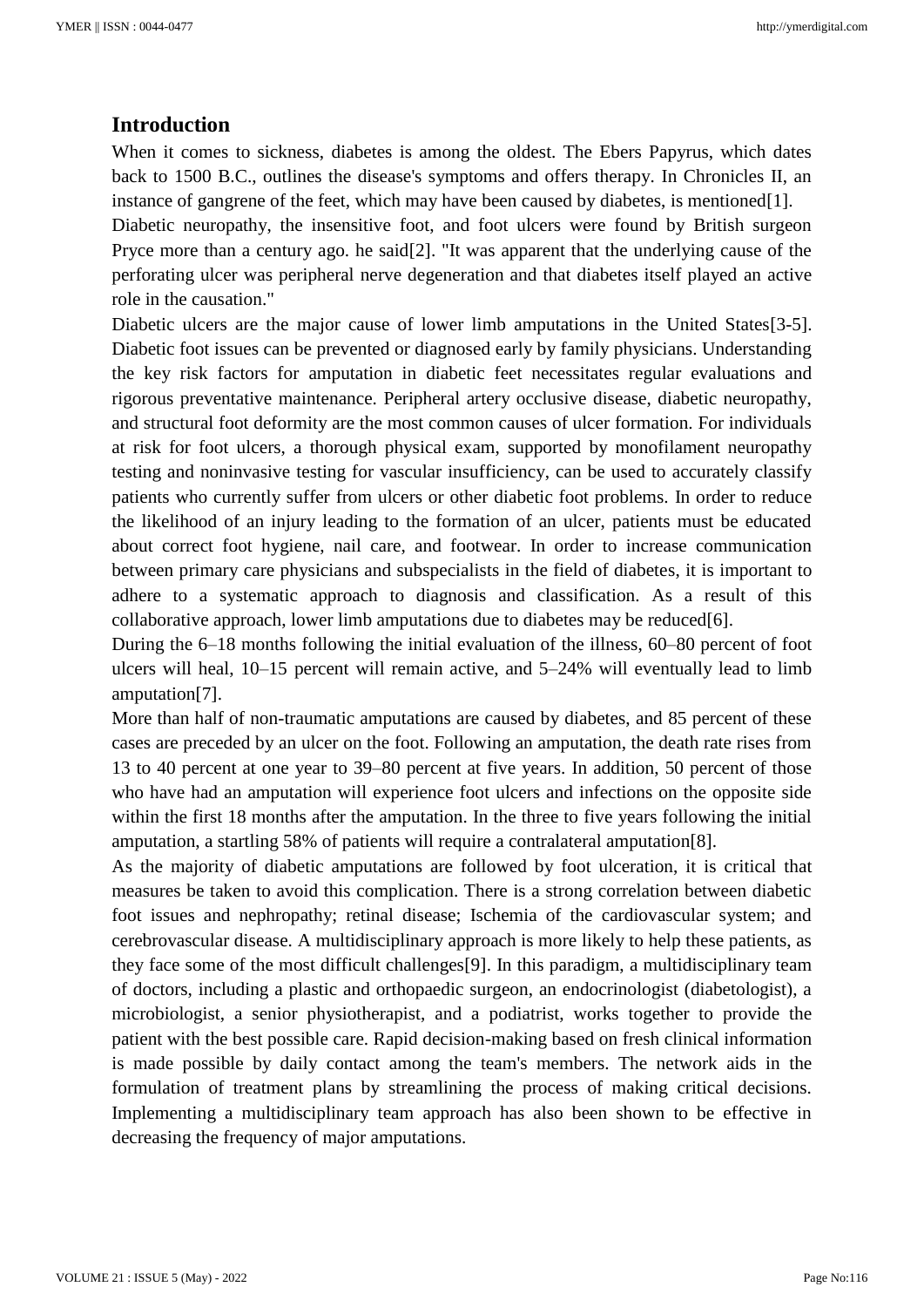# **Pathogenesis**

Ischaemia or neuropathy symptoms may be more common. Both are existent, but they don't exist in isolation from one another. However, the clinical appearance is the result of a combination of these factors.Most diabetic foot lesions are caused by peripheral neuropathy. Most people who are admitted to the hospital with diabetic foot ulcers do so as a result of an injury that was painless. As seen in Figure 1, the many paths that might lead to wound infection, gangrene, and amputation are shown[10].

The precise incidence of PN cannot be determined. The prevalence of clinical neuropathy is estimated to be between 10 and 20 percent in most investigations. However, after 25 years of diabetes, this percentage may rise to as high as 50%. Peripheral neuropathy and the insensate foot are the primary causes of diabetic foot ulcers, however unpleasant sensations are common in people with PN. Painful symptoms are common in individuals with PN regardless of the presence or absence of foot ulcers, according to a series of studies. The insensitivity of a diabetic patient's feet doesn't mean they can't have uncomfortable symptoms. 33 percent of those with foot ulcers reported experiencing pain. As a result, both painful and non-painful PN may exist at the same time in the same patient. Patients with a diabetic foot ulcer that was previously painless should be aware that if the ulcer suddenly becomes inflamed, it could be a sign of a more serious infection.

Peripheral neuropathy has a significant impact on the diabetic foot because it reduces feeling, making the foot vulnerable to even minor injuries. Even the smallest and most inconspicuous skin breach can serve as a point of entrance for microorganisms. Amputation is necessary if an infection is not successfully treated[11].



 **Fig 1: Pathogenesis of Diabetic Foot Ulcers**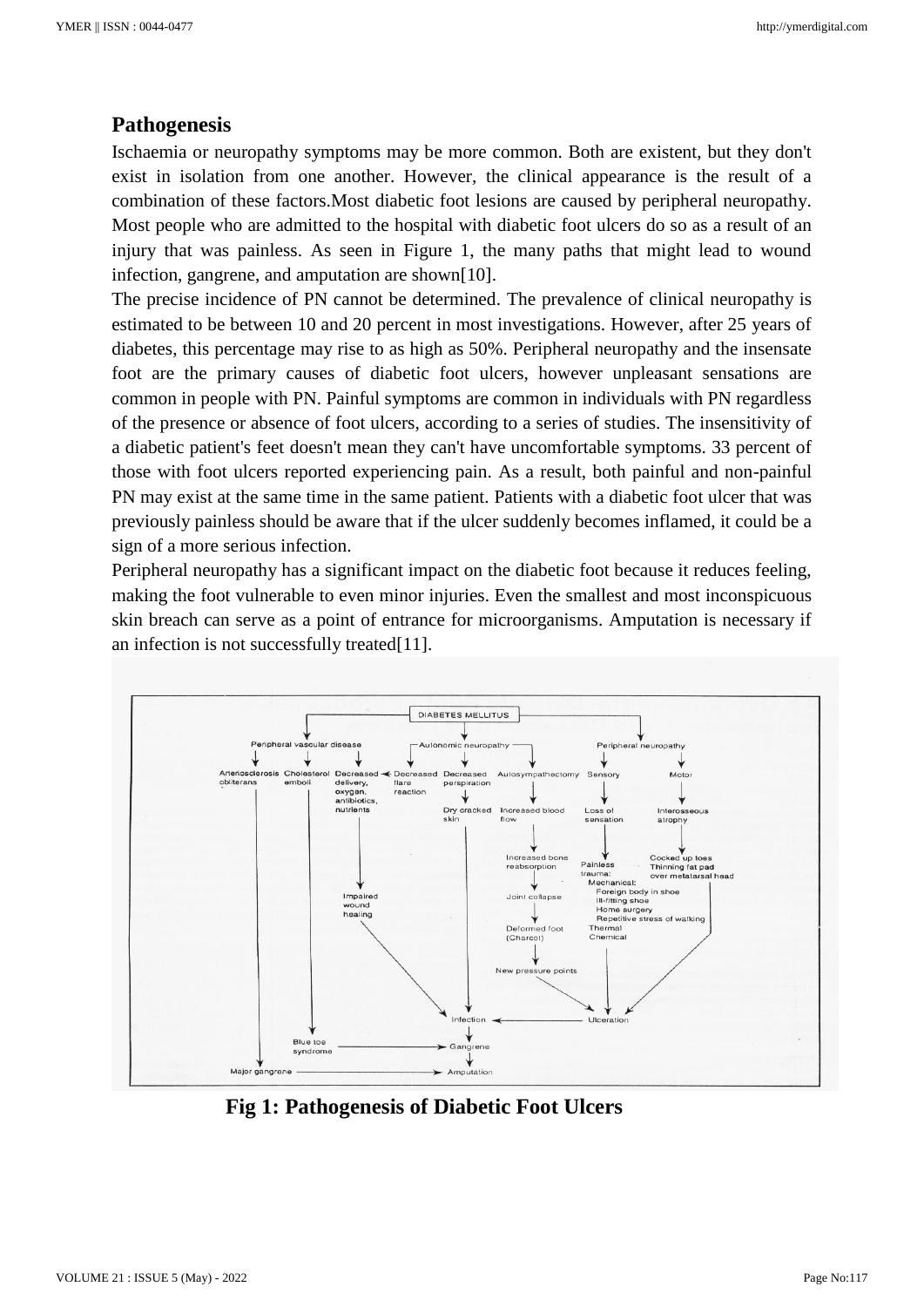# **Neuropathy**

More than 60% of the time, diabetic neuropathy is the underlying cause of foot ulcers. Neuropathy is a common complication of hyperglycemia-induced metabolic disorders. One of the most frequently cited modes of action is the polyol pathway. Aldose reductase and sorbitol dehydrogenase are two enzymes that have a role in the development of neuropathy when blood sugar levels are elevated. The intracellular glucose is transformed into sorbitol and fructose as a result. To maintain proper neuronal conduction, myoinositol synthesis is reduced as a result of the sugar product buildup. As a further complication, the conversion of glucose into a molecule necessary for the detoxification of reactive oxygen species (ROS) and the synthesis of nitric oxide vasodilator is depleted by this chemical conversion[12]. Vasoconstriction and an increase in nerve cell oxidative stress lead to ischaemia, which increases the risk of nerve cell damage and death. Oxidative stress and hyperglycemia cause nerve cell proteins to be glycated in an abnormal way, resulting in further nerve damage and ischaemia. Eighty percent of instances of diabetic polyneuropathy are distal symmetric length-dependent, despite the fact that diabetics are at risk for a wide range of neuropathies[13]. According to research, the metabolic abnormalities associated with diabetes make peripheral nerves more susceptible to long-term compression, which results in diabetic neuropathy. One possible explanation for this behaviour is the conversion of glucose to sorbitol, which elevates intraneural water content osmotically. Consequently, it has a low tolerance for variations in its diameter when it passes through fixed anatomical features. Since swelling puts the nerve within its anatomical "tunnel," it is at risk of being compressed, leading to an embolism, which results in distal nerve ischaemia and a decrease in blood flow[14]. The accumulation of advanced glycation end products (AGEs) in the intraneural space, produced by elevated levels of serum glucose, slows axoplasmic protein trafficking for repair and signal transduction. If these processes are combined, the ability of a neuron to communicate with its end-organs, such as muscles or skin mechanoreceptors, will be hampered. Symmetric and length-dependent effects on the lower limbs occur first in asymmetric and length-dependent ways[15].

The nervous system's motor, autonomic, and sensory components are all affected by diabetic neuropathy. When the intrinsic foot muscles are injured, there is an imbalance in the affected foot's flexion and extension[16]. Eventually, these irregularities lead to skin breakdown and ulceration as a result of atypical bone prominences and pressure points on the foot. Autonomic neuropathy impairs the function of the sweat and oil glands. As a result, the skin on the top of the foot becomes dry and more susceptible to tears and infection. The absence of sensation in peripheral neuropathy increases the risk of ulceration[17]. Since the injury is so severe, it is difficult for patients to determine whether or not their lower legs have been damaged. Furthermore, as a result of recurrent pressure and shear pressures from ambulation and weight-bearing, the wound often goes untreated[18].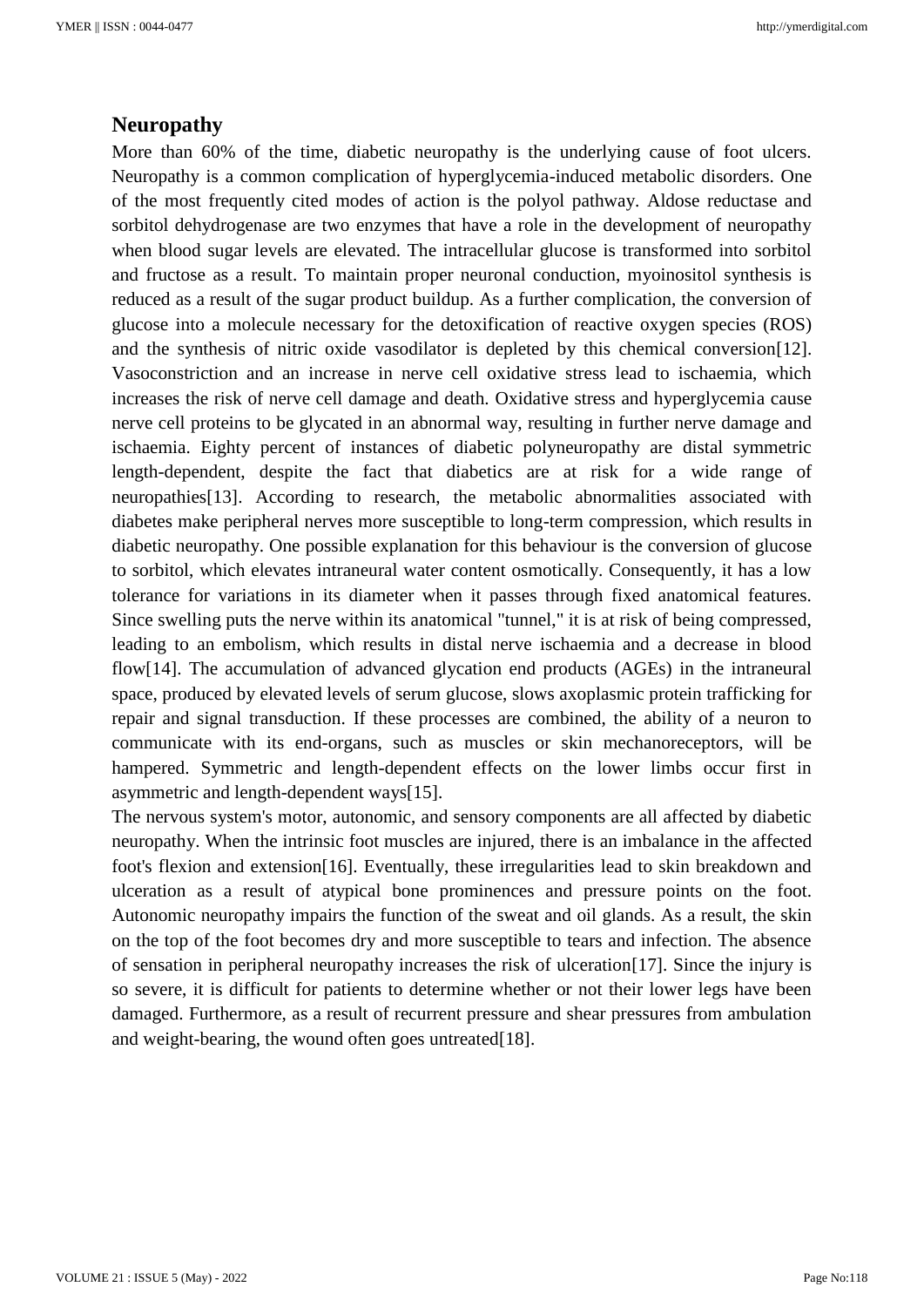

**Fig 2 : Feet affected Neuropathy leading to ulceration**

# **Vascular Disease**

Foot ulcers can be caused by peripheral artery dysfunction in as much as 50 percent of the cases. The tibial and peroneal arteries of the calf are frequently affected. Peripheral artery endothelial damage and smooth cell abnormalities result from a long-term hyperglycaemic condition. Constriction occurs as a result of a decrease in endothelium-derived vasodilators. Because of the increased thromboxane A2 production due to diabetes-induced hyperglycemia, there is an elevated risk of plasma hypercoagulability[19]. Additionally, changes in the vascular extracellular matrix may contribute to arterial stenosis. Other risk factors for peripheral artery disease in diabetes patients include smoking, hypertension, and hyperlipidemia. As a result, diabetics are at greater risk of developing occlusive vascular disease, which can lead to ischaemia in the lower extremities and ulcers [Fig 3].



**Fig 3 : Foot affected by Peripheral arterial disease** 

# **Management Therapeutic Approaches of Diabetic foot ulcers**

Patients with DFIs may have their feet or legs amputated, as well as die in extreme cases. Ischemia in combination with an infected DFU is one of the most difficult challenges in treating DFUs. A buildup of germs in the wound can lead to shock and systemic inflammation (SIR), highlighting the importance of infection treatment for patients with DFUs[20]. Treatments range from topical and oral to intravenous, depending on the severity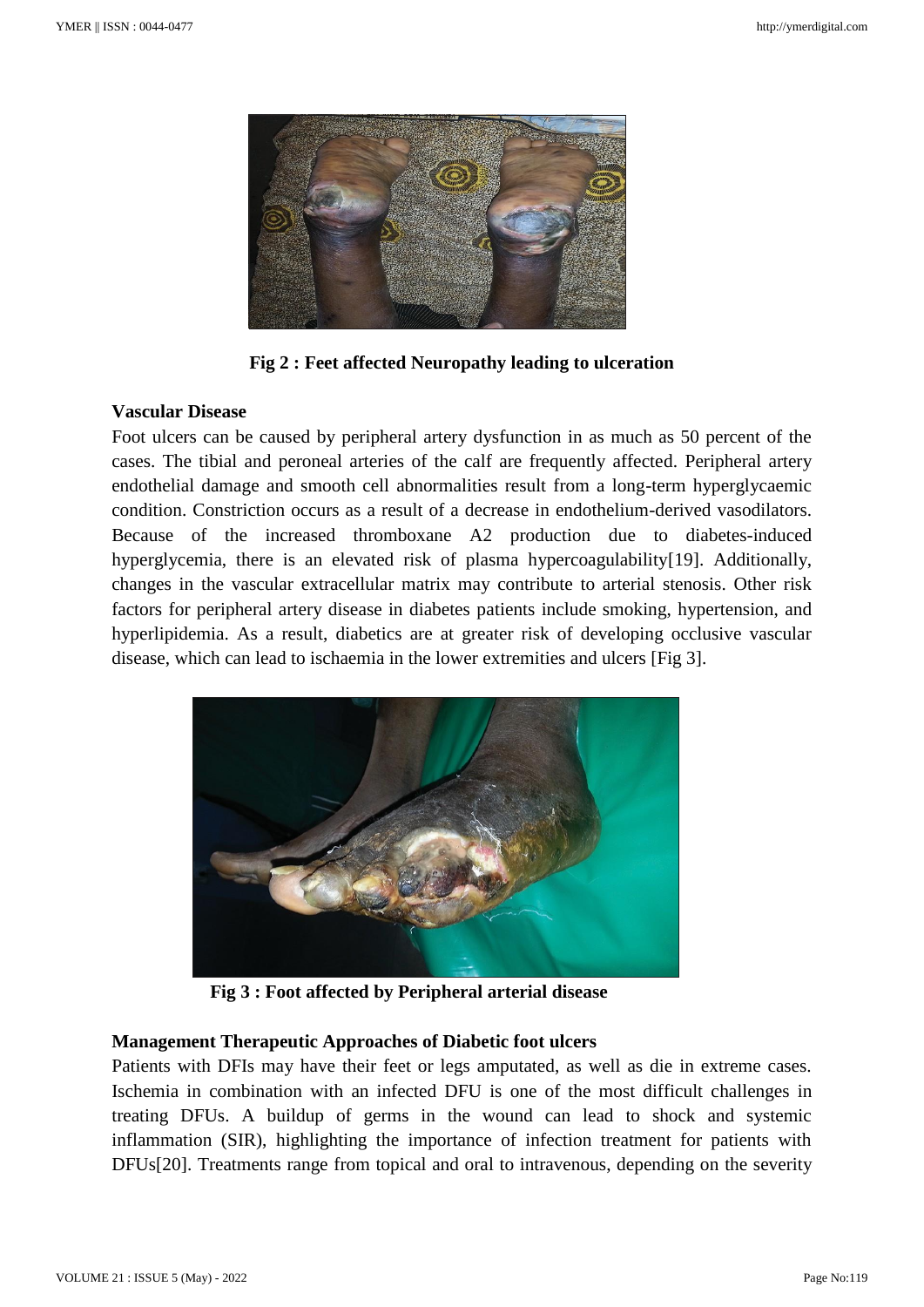of the illness and the patient's response to treatment. When all symptoms have subsided and laboratory results have returned to normal, a course of antibiotics must be resumed. The wound should be evaluated often throughout the course of infection therapy in order to determine the efficacy of the medication. As can be seen from Table S1, the antibiotic regimen used in DFIs is extensive (Supplementary Materials)[21].

#### **Debridement**

 The eradication of the bacterial biofilm and necrotic tissue from the foot ulcer necessitates infection treatment. In addition to providing tissue for microbiological culture, the wound healing process is facilitated. In order for the wound to heal, necrotic tissue accumulates surrounding it. Debridement helps wound healing by removing necrotic tissue, despite the fact that necrotic tissue prevents the formation of new tissue[22]. For debridement and wound cleansing, Isotonic saline solutions are widely used in conjunction with antibiotic therapy (0.9 percent NaCl). The bio-burden of plantar neurotrophic ulcers can be reduced by removing the hyperkeratotic margins of these ulcers. Every seven to 14 days is the ideal interval for this procedure. Debridement treatments that are both active and autolytic are used in the clinic. The removal of necrotic material from the wound bed by means of manual treatments such as surgical debridement frequently results in bleeding in the wound. Using a forceful jet of water, hydro-surgical debridement is able to remove dead tissue. In outpatient settings, ultrasonic-assisted debridement is convenient. An irrigation fluid and a low-frequency pulse are employed in this treatment[23].

#### **Dressings**

Its principal role is to shield the wound from infection and environmental exposure, as well as to increase the area's dampness so that new tissue can grow and autolytic debridement can take place. Autolytic debridement accelerates the breakdown of necrotic tissue by endogenous proteolytic enzymes. Some of the existing dressing types include films, hydrogels, acrylics, hydrocolloids, calcium alginates, hydrofibers, and foams. High secretions demand absorbent dressings in contrast to dry wounds, which require moisture balancing dressings[24].

#### **Hydrogels**

Hydrogel dressings' insoluble component material contains water-binding copolymers. The matrix can absorb exudates from the wound to maintain it wet. Hydrogel dressings may be more effective for repairing DFUs than other types of dressings, according to some research[25].

#### **Alginate Dressings**

Alginate products are made from seaweed (such as sodium alginate, potassium alginate, or calcium alginate). Like hydrogels, these absorb wound exudate and keep the wound wet. Studies and meta-analysis have demonstrated that basic contact dressings and silver hydrocolloid dressings are not different[26].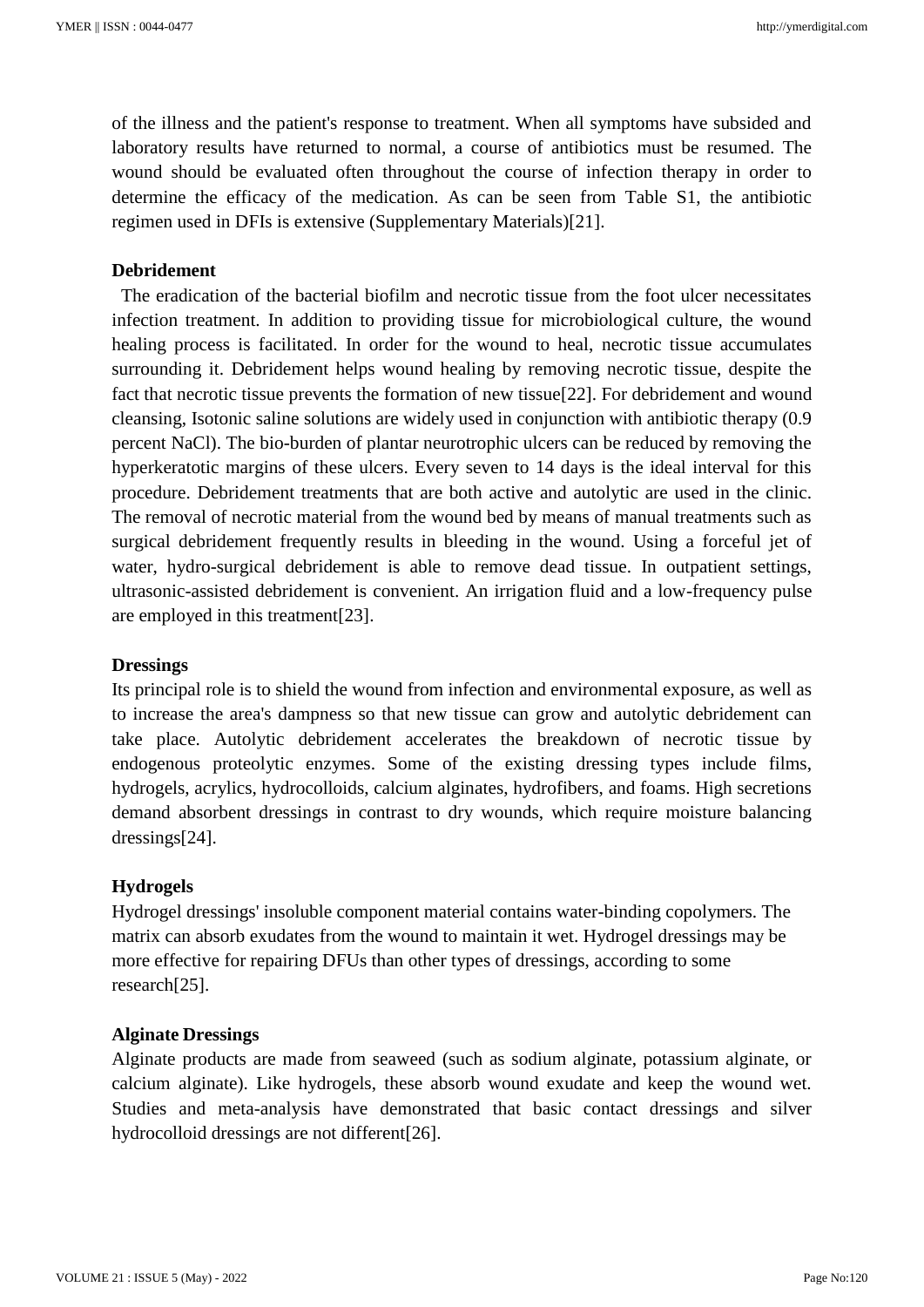# **Acrylics**

Water vapour permeability is an inherent characteristic of the dressing. In addition to the fact that it has a low capacity for absorption, it is tough to get rid of[27].

# **Hydrocolloids**

The hydrophilic carboxy components of this dressing are bound to the hydrophobic methylcellulose by a polyurethane film. Autolytic debridement is aided by these long-lasting, self-adhesive components. During the removal process, the wound may be disturbed and allergic responses may ensue[28].

# **Foam Adhesive**

This glue, composed of absorbent polyurethane with various pore sizes, can be used to apply silver and ibuprofen to the wound. However, the skin around foam adhesives is irritated, which is a disadvantage<sup>[29]</sup>.

### **Hydrofibers**

Hydrofibers are made up of sheets of carboxymethylcellulose. Two advantages are the high capacity of the absorbent and the ease with which it may be removed. Nonetheless, a second layer of defence is required. '

### **Topical Antimicrobials**

A topical antibiotic isn't advised for chronic wounds due to the lack of moisture balance maintenance and autolytic debridement. It is important to use topical antimicrobials that have low toxicity to the host tissue when applying them topically. This section details some of the topical antiseptics and antimicrobials that can be used for DFIs[30].

#### **10% Solution of Povidone Iodine**

As an antimicrobial, povidone iodine can penetrate the bacterial biofilm and help wound healing. Two to four weekly assessments are carried out and used for two to four weeks. It is possible to develop hypothyroidism and tissue toxicity from long-term use, on the other hand.

#### **Chlorhexidine**

Antibacterial and wound-healing properties are provided by this substance. However, cartilage tissue may be damaged[31].

#### **Systemic Antibiotic Therapy**

Systemic antibiotic therapy is required when there is evidence of localised, progressive, or systemic infections. Antimicrobial treatment is influenced by a variety of factors, including a microbiological culture, clinical symptoms, body structures implicated, and a patient's immunocompetence. After obtaining bacterial culture results, broad-spectrum antibiotics are taken first, followed by a more targeted medication. An intravenous antibiotic may be given if the infection is severe, not responding, spreading, or if osteomyelitis is thought to be significant. Oral antibiotics can be used to treat staphylococci and streptococci. Adding a second antibiotic if the first fails to control the infection is done. Methicillin-resistant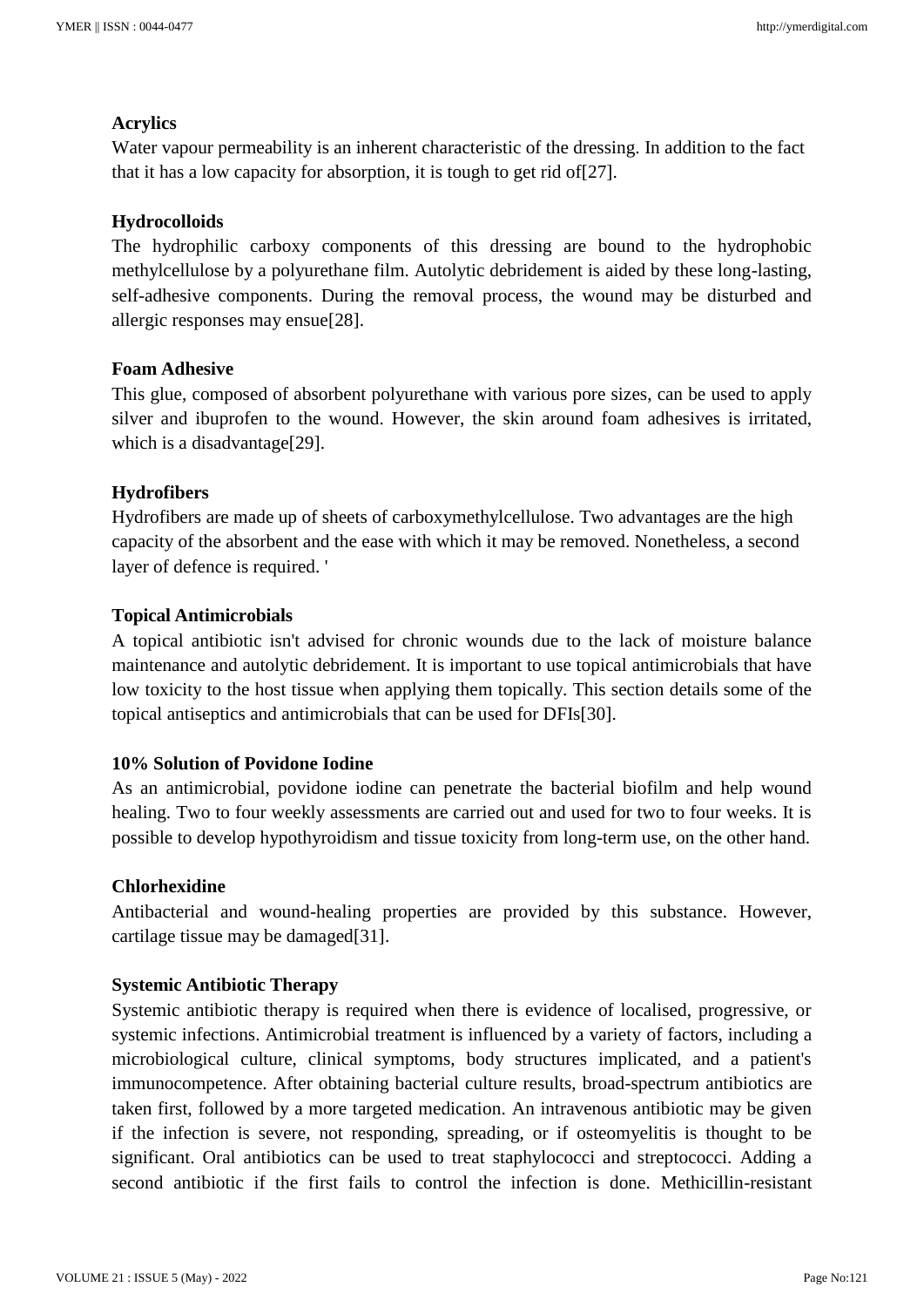infections should be treated with preventative measures. The treatment of MRSA may be explored for patients who have previously been infected with Staphylococcus aureus if the infection is resistant to antibiotics or if the prevalence of infection is high. To treat a minor illness, a single course of antibiotics is typically sufficient; for a more serious infection, a course of two to three weeks of antibiotics is usually required. As a broad-spectrum antibiotic, Cibacillin/Tazobactam, Piperacillin/Tazobactam, and Amoxicillin/Clavulanic Acid are among the most commonly prescribed drugs[32].

# **DFU Emerging Therapies**

# **Drugs**

The availability of new treatments for DFUs that deviate from the standard of care for ulcer healing is increasing. Examples of these treatments include growth factors, inflammatory modulators, plant extracts, blood products, biologic therapy, wound negative pressure, hyperbaric oxygen therapy, and skin substitutes." But these therapies are not alternatives for standard diabetic foot care, and should not be utilised as a substitute. Below, we'll go into greater detail about a few innovative treatments[33].

# **Ciprofloxacin Loaded Calcium Alginate Wafer**

A calcium alginate wafer containing ciprofloxacin has already been developed.. Applying this wafer directly to the site of the wound was the method used in this study. An initial quick release of medication was followed by a sustained medication release in the dressings, which were found to be effective against both Gram-positive and Gram-negative bacteria. The dressings were also found to be biocompatible (>85% cell viability over 72 hours) with human adult keratinocytes[34].

# **WF10 (Immunokine, Nuvo GmbH)**

It contains 4.25 percent chlorite, 1.9 percent chloride, 1.5 percent chlorate, and 0.7% sulfurate in a sodium cation solution in WF10, which is distributed in 1:10 aqueous solution. When chronic inflammation is to blame for symptoms such as proctitis or cystitis, the chlorite ion is an effective treatment. WF10's potential to stimulate macrophage phagocytic activity by stimulating the myeloperoxidase–hydrogen peroxide–halide pathway results in an increased immunological response[35]. In a study by Yingsakmongkol, WF10 was utilised in conjunction with standard treatment for severe DFUs. Patients with neuropathic ulcers had an excellent or fair prognosis, according to the results of this study.

# **Pirfenidone (PFD)**

PFD can be used to treat idiopathic lung fibrosis as an antifibrogenic agent. As a modulator of the extracellular matrix, PFD is essential. Prolonged use of PFD has been shown to have anti-inflammatory and antioxidant properties, as well as to reduce TNF-secretion and TNFassociated levels. An experimental study in Mexico comparing the efficacy of topical PFD + M-DDO (an antimicrobial and antiseptic agent) versus ketanserin, an antagonist of 5-HTR2 with no agonistic properties (approved for wound treatment by the Mexican Comisión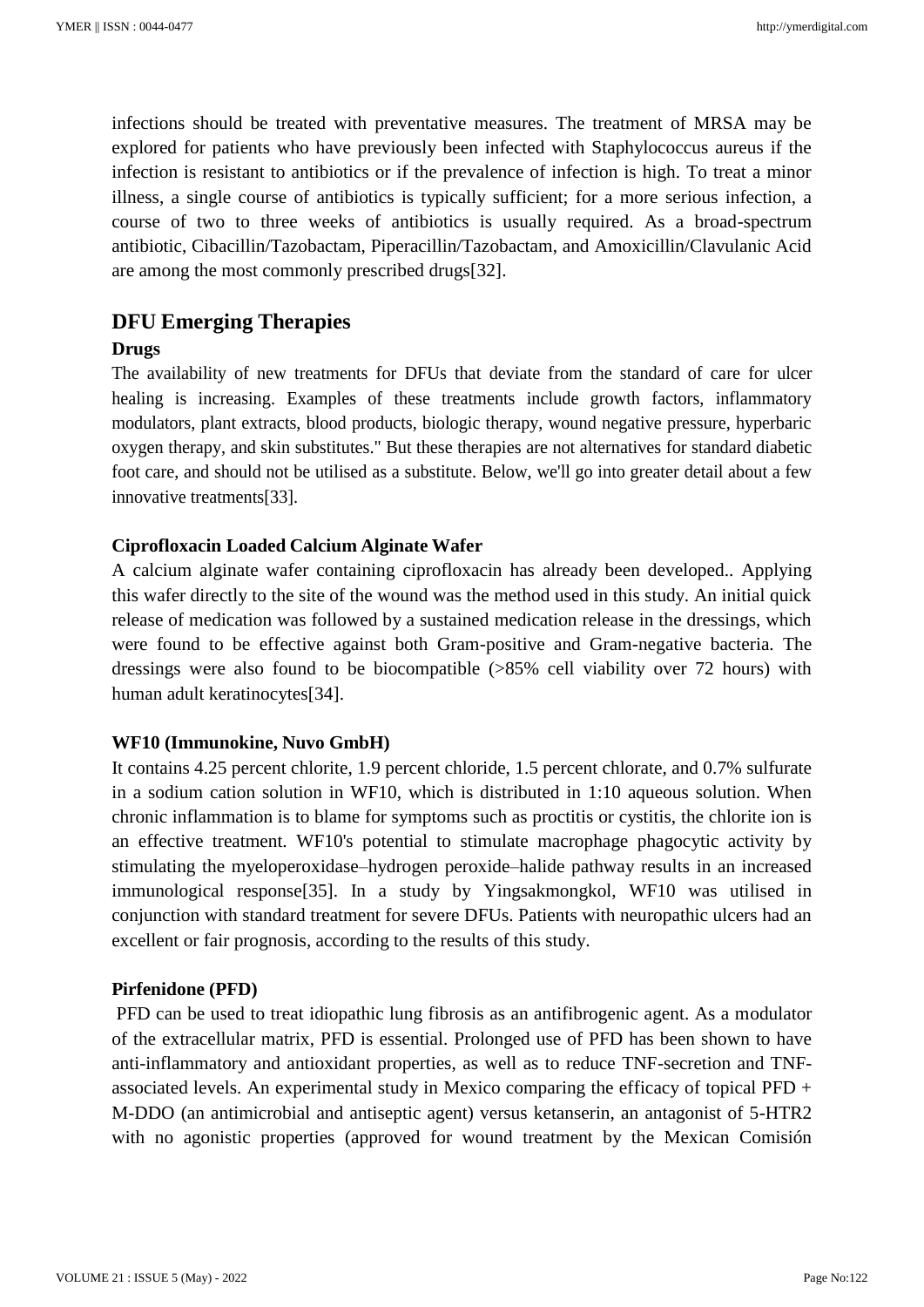Federal para la Protección contra Riesgos Sanitarios: COFEPRIS) was conducted. Patients received either PFD + M-DDO or ketanserin for a period of six months[36].

#### **Nitroglycerine (Isosorbide Dinitrate)**

It is possible that nitroglycerine, when administered to diabetic wounds, can operate as an effective source of nitric oxide (NO), increasing blood flow and metabolic activity at the ulcer site.

### **Biologics**

Biologicals include humans, animals, and microbes (vaccines, blood and blood components, and gene therapy). Cell-based and growth factor therapy are examples of biologics used in wound healing. Biologics are regulated by the FDA's Center for Biologics Evaluation and Research[37].

### **Growth Factors**

As a result of growth factor injections, wound healing can be expedited. These injections include platelet-derived growth factor-BB, fibroblast growth factor-b, epidermal growth factor (EGF), VEGF, and granulocyte colony-stimulating factor (G-CSF) (G-CSF). Their usefulness is currently unproven, and they are extremely difficult to obtain. The synergistic impact of combining these components with other extracts and chemicals is sometimes employed. This recombinant DNA growth factor for wound healing has undergone significant investigation and is currently approved for use[38].

#### **Insulin**

Because insulin is a naturally occurring glucose-lowering molecule, it has been the universal treatment for diabetes since the 20th century. When it comes to DFUs, topical insulin is becoming more popular as a therapeutic agent. Many diabetics and animals who received insulin-based treatments for their chronic ulcers had outstanding outcomes. A key problem with applying topical insulin is the molecule's volatility[39].

#### **Neuropeptides**

Peripheral nerves and cutaneous neurobiology maintain a bidirectional relationship between the nervous and immune systems during normal wound healing. A condition known as diabetic peripheral neuropathy (DPN) can lead to the development of chronic wounds and ulcers. A lack of neuropeptide production by C-nociceptive fibres, which are damaged by neuropathy, has been found to hinder recovery.

#### **Cell and Gene Therapy**

Cell and gene therapy can be used to improve DFU therapies. Stem cells, keratinocytes, and fibroblasts have all been examined in the treatment of chronic wounds. Stem cell therapy can increase blood flow in limbs that are ischemic. As of now, there is no evidence that this method is effective for the treatment of chronic wounds. There were good results in studies using autologous stem cells, mesenchymal marrow cells, and bone marrow-derived mononuclear cells for DFU healing[40].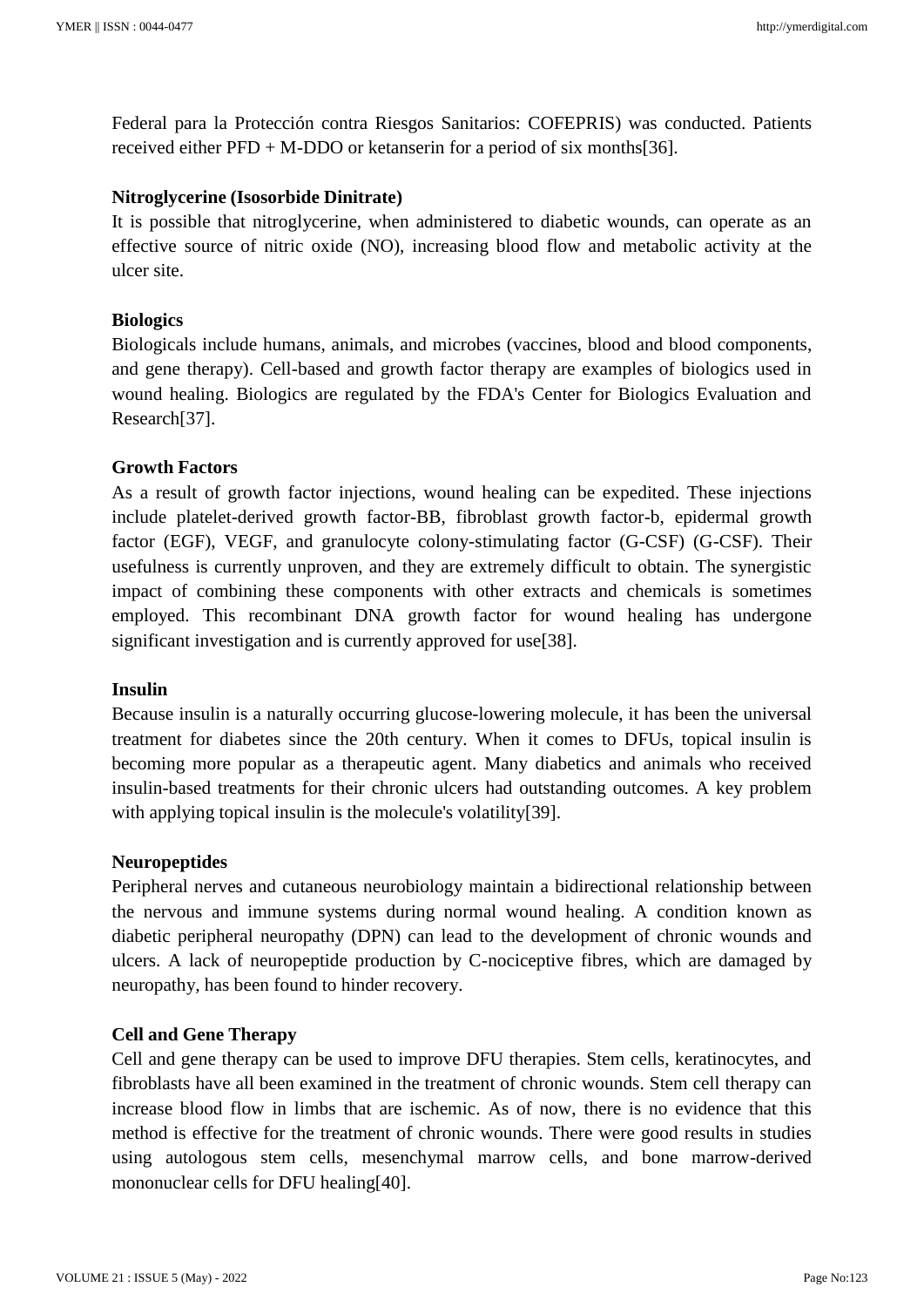#### • **Stem Cells**

Stem cells have the ability to self-renew and specialise into a wide range of cell types. Bone marrow (BM) and mesenchymal stem cell (MSC)-derived mononuclear cells are examples of stem cell therapies (MSC). Progenitors in MSCs are multipotent and can differentiate into a range of cell types. MSCs embedded in a collagen matrix were used to study DFU healing in a mouse model. The healing rate of MSC-treated mice was found to be greater than that of the control animals[41].

# • **Fibroblast Cultures**

As a graft substitute, dermal fibroblasts were used to generate three-dimensional dermis substitutes for non-ischemic ulcers, which were successfully treated. Fibroblasts (Apligraf®, GraftSkin) were studied and found to be in good health. As a result, more study is needed to improve and clarify the situations for these innovative medicines[42].

# • **Grafting (Bioengineering)**

DFUs with higher activation rates can benefit from grafting to address skin defects. External wounds that only affect the skin and not the soft tissues, muscles, joints, or bones of the body can be treated using grafting[43].

### • **Bovine Fluid Collagen**

It is a highly refined fibrillar bovine collagen fluid. Collagen found in bovine fluid collagen is unique from that found in biological scaffolds because it is fibrillar, rather than cross-linked (that is, non-cross-linked collagen). A fluid version of the collagen scaffold, the wound fluid matrix is the most advanced form of the collagen scaffold. The wound tunnels, on the other hand, are difficult to treat because of their irregular design[44].

#### **Honey**

Since ancient times, honey has been used to cure a variety of chronic skin diseases. Wounded and burned skin can benefit from the antibacterial, antioxidant, and anti-inflammatory properties of honey. Treating DFUs with honey has gained a lot of attention over the last several decades, and various research have analysed the various qualities of honey to cure the various phases of DFUs. Honey has been shown to aid in the healing process in animal tests. Researchers determined that honey dressings are safe despite the absence of high-quality evidence, but further research is needed to determine their true value[45].

#### **Ozone Therapy**

In response to the lack of oxygen in wounds caused by DFUs, ozone therapy was proposed, which is supplied in various formulations, such as ozonized oils (for example, sunflower or olive oil), as well as a mixture of oxygen and ozone, administered directly to the lesion. Antibacterial characteristics and a method to activate distinct endogenous growth factors boost wound healing when applied directly to chronic wounds. However, over use of this medicine can lead to undesirable outcomes[46-48]. Previous studies have shown that intracellular ozone injections can help treat patients with severe gangrene and DFUs. The patient had to switch to a new treatment in order to avoid unpleasant side effects[49]. It was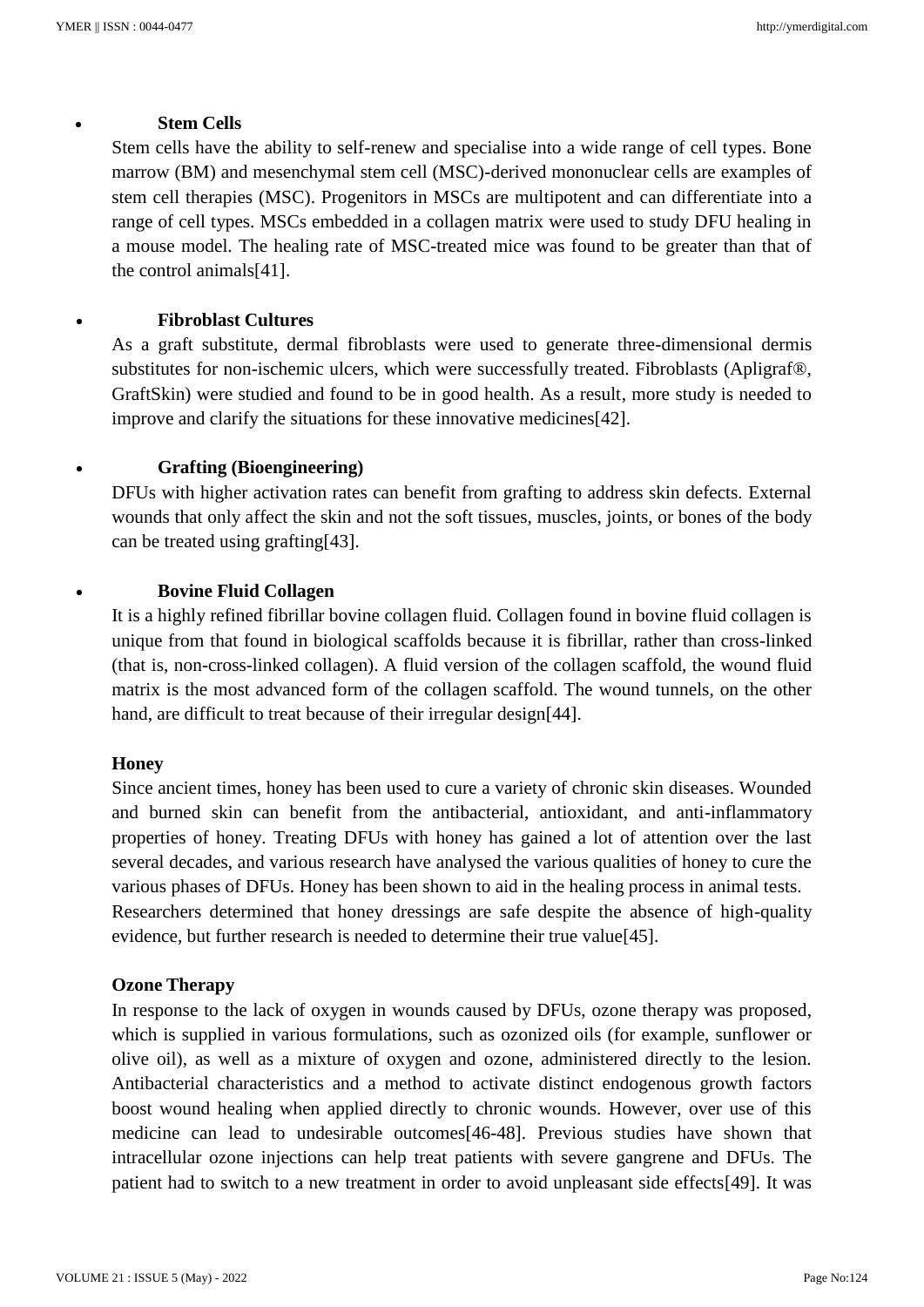thus unable to evaluate if ozone therapy for the treatment of DFUs was useful. After a clinical case demonstrated that ozone therapy was being utilised inappropriately in patients with advanced DFUs, more research and training are needed [50].

# **Conclusion**

In diabetic patients, foot ulcers are more prone to occur than in those who do not have the illness. Deformity and ulceration are side effects of uncontrolled hyperglycemia for an extended period of time. The feet of diabetics should be inspected at least once a year in order to rule out any potential ulcers. Individual ulceration risk and examination findings should be used to guide treatment recommendations. If ulcers are present, appropriate debridement, offloading, and dressings should be applied. Wound cultures should also be utilised to determine the presence of infections, as well as their results being used to help guide treatment. If a patient shows signs of ischemia, they should be assessed to see if revascularization is an option. People who have experienced serious injuries can benefit from complementary and alternative therapy. There are numerous therapies (biological, devices, pharmaceuticals, etc.) being tested in order to treat chronic wounds caused by diabetes, which are a global health problem and a considerable burden on the quality of life of patients. Maintaining good care for standard DFU therapies should not be abandoned. In this study, wound healing was observed to be faster when PDGF was administered. Wound healing has been improved through stem cell therapy and the use of natural products like honey, which has biological antibacterial action.

# **References**

- 1. Neville, R.F.; Kayssi, A.; Buescher, T.; Stempel, M.S. The diabetic foot. *Curr. Probl. Surg.* 2016, *53*, 408–437.
- 2. Zhang, P.; Lu, J.; Jing, Y.; Tang, S.; Zhu, D.; Bi, Y. Global epidemiology of diabetic foot ulceration: A systematic review and meta-analysis (dagger). *Ann. Med.* 2017, 49, 106–116.
- 3. Armstrong, D.G.; Boulton, A.J.M.; Bus, S.A. Diabetic Foot Ulcers and Their Recurrence. *N. Engl. J. Med.* 2017,*376*, 2367–2375.
- 4. Jeffcoate, W.J.; Vileikyte, L.; Boyko, E.J.; Armstrong, D.G.; Boulton, A.J.M. Current Challenges and Opportunities in the Prevention and Management of Diabetic Foot Ulcers. *Diabetes Care* 2018, *41*, 645.
- 5. Hinojosa, C.A.; Anaya-Ayala, J.E.; Armstrong, D.G.; Kayssi, A.; Mills, J.L., Sr. The importance of establishing a framework for regional and international collaboration in the management of the diabetic foot. *J. Vasc. Surg.* 2019, *70*, 335–336.
- 6. Kruse, I.; Edelman, S. Evaluation and Treatment of Diabetic Foot Ulcers. *Clin. Diabetes* 2006, *24*, 91–93.
- 7. Alavi, A.; Sibbald, R.G.; Mayer, D.; Goodman, L.; Botros, M.; Armstrong, D.G.; Woo, K.; Boeni, T.; Ayello, E.A.; Kirsner, R.S. Diabetic foot ulcers: Part II. Management. *J. Am. Acad. Dermatol.* 2014, *70*, 21.e21–21.e24.
- 8. Everett, E.; Mathioudakis, N. Update on management of diabetic foot ulcers. *Ann. N. Y. Acad. Sci.* 2018,*1411*, 153–165.
- 9. Wienemann, T.; Chantelau, E.A.; Koller, A. Effect of painless diabetic neuropathy on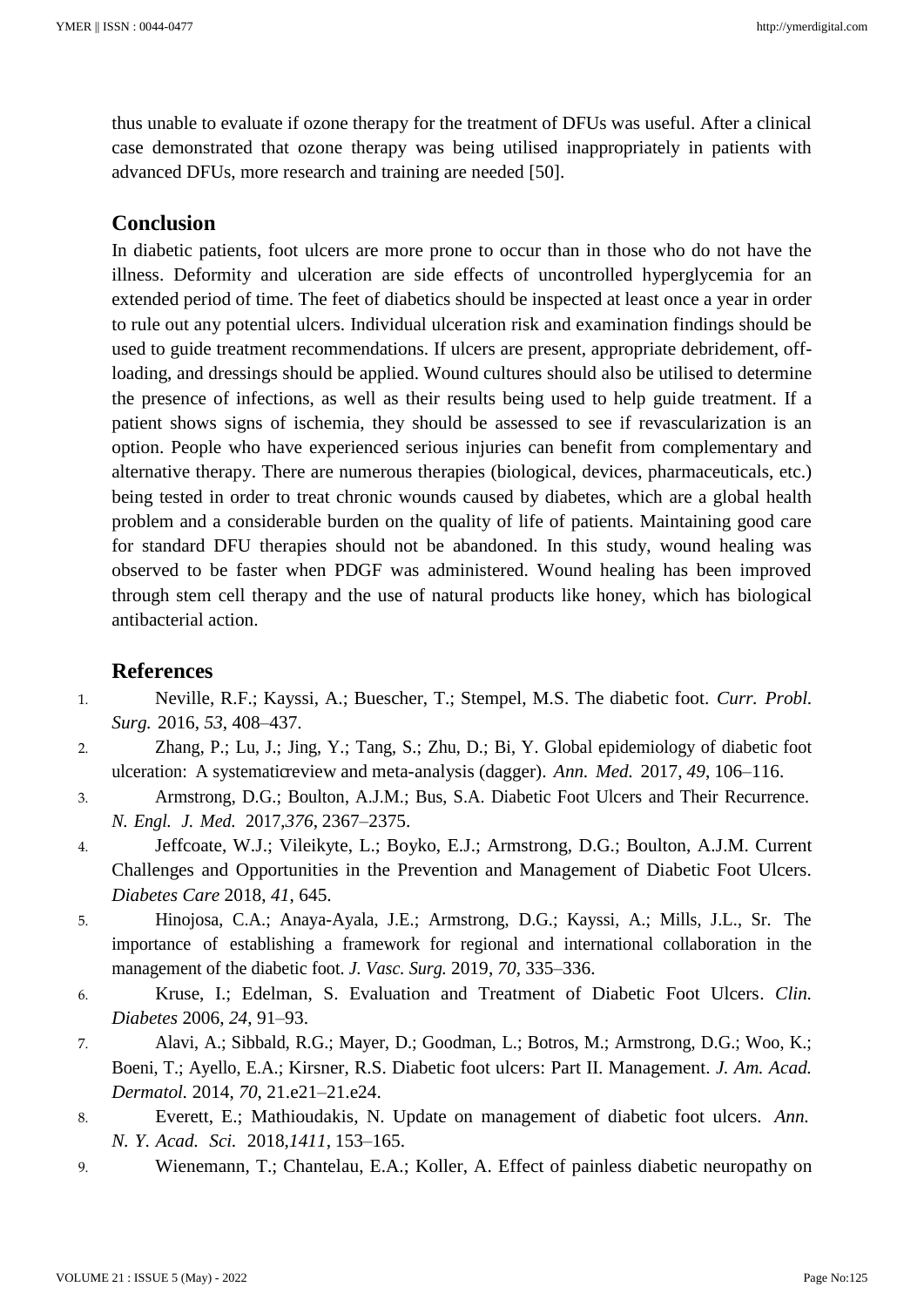pressure pain hypersensitivity (hyperalgesia) after acute foot trauma. *Diabet. Foot Ankle*  2014, *5*.

- 10. Costa, R.H.R.; Cardoso, N.A.; Procopio, R.J.; Navarro, T.P.; Dardik, A.; de Loiola Cisneros, L. Diabetic footulcer carries high amputation and mortality rates, particularly in the presence of advanced age, peripheral artery disease and anemia. *Diabetes Metab. Syndr.*  2017, *11* (Suppl. 2), S583–S587.
- 11. Cervantes-García, E.; Salazar-Schettino, P.M. Clinical and surgical characteristics of infected diabetic foot ulcers in a tertiary hospital of Mexico. *Diabet. Foot Ankle* 2017, *8*, 1367210.
- 12. Beaney, A.J.; Nunney, I.; Gooday, C.; Dhatariya, K. Factors determining the risk of diabetes foot amputations—A retrospective analysis of a tertiary diabetes foot care service. *Diabetes Res. Clin. Pract.* 2016,*114*, 69–74.
- 13. American Diabetes, A. Consensus Development Conference on Diabetic Foot Wound Care: 7–8 April 1999, Boston, Massachusetts. American Diabetes Association. *Diabetes Care*  1999, *22*, 1354–1360.
- 14. Syafril, S. Pathophysiology diabetic foot ulcer. *IOP Conf. Ser. Earth Environ. Sci.* 2018, *125*, 012161.
- 15. Alavi, A.; Sibbald, R.G.; Mayer, D.; Goodman, L.; Botros, M.; Armstrong, D.G.; Woo, K.; Boeni, T.; Ayello, E.A.; Kirsner, R.S. Diabetic foot ulcers: Part, I. Pathophysiology and prevention. *J. Am. Acad. Dermatol.* 2014, *70*, 1.e1–1.e18.
- 16. Alexiadou K, DoupisJ. Management of diabetic foot ulcers. Diabetes Ther 2012;3:4.
- 17. Abbott CA, Carrington AL, Ashe H, Bath S, Every LC, Griffiths J, *et al.* The North‑West diabetes foot care study: Incidence of, and risk factors for, new diabetic foot ulceration in a community‑basedpatient cohort. Diabet Med 2002;19:377‑84.
- 18. Centers for Disease Control and Prevention (CDC). Lower extremity disease among persons aged>or=40 years with and without diabetes – United States, 1999-2002. MMWR Morb Mortal WklyRep 2005;54:1158-60.
- 19. Khanolkar MP, Bain SC, Stephens JW. The diabetic foot. QJM 2008;101:685-95.
- 20. Kruse I, Endelman S. Evaluation and treatment of diabetic foot ulcers. Clin Diabetes 2006;24:91‑3.
- 21. Lauterbach S, Kostev K, Kohlmann T. Prevalence of diabetic foot syndrome and its risk factors in the UK.J Wound Care 2010;19:333‑7.
- 22. Trautner C, Haastert B, Giani G, Berger M. Incidence of lower limb amputations and diabetes. Diabetes Care 1996;19:1006‑9.
- 23. Singh N, Armstrong DG, Lipsky BA. Preventing foot ulcers in patients with diabetes. JAMA 2005;293:217‑28.
- 24. Rathur HM, Boulton AJ. The diabetic foot. Clin Dermatol 2007;25:109-20.
- 25. Clayton W, Elasy TA. A review of the pathophysiology, classification, and treatment of foot ulcers in diabetic patients. Clin Diabetes 2009;27:52‑8.
- 26. Bowering CK. Diabetic foot ulcers. Pathophysiology, assessment, and therapy. Can Fam Physician 2001;47:1007-16.
- 27. Dyck PJ, Davies JL, Wilson DM, Service FJ, Melton LJ 3rd, O'Brien PC. Risk factors for severity of diabetic polyneuropathy: Intensive longitudinal assessment of the Rochester Diabetic Neuropathy Study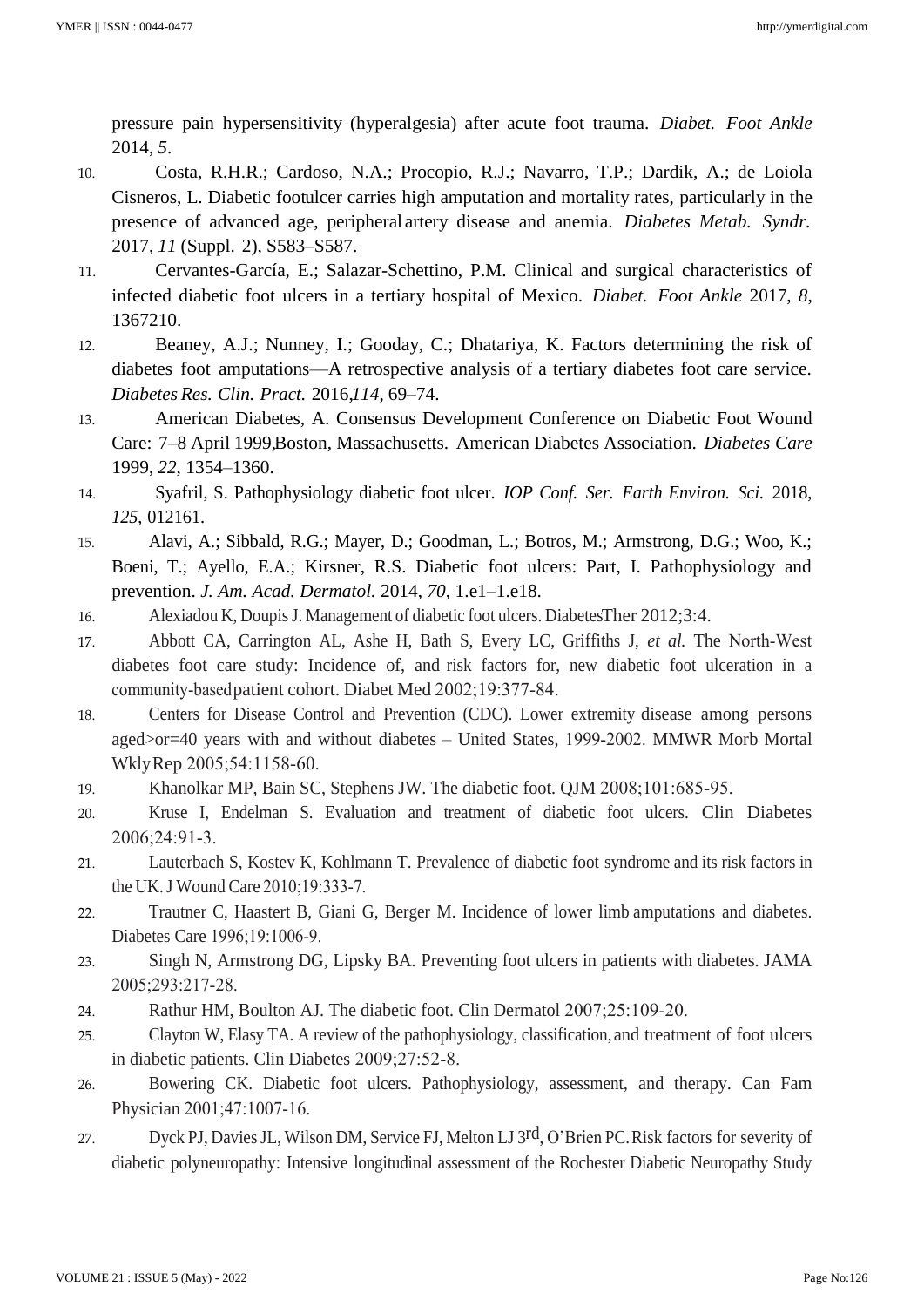cohort. Diabetes Care 1999;22:1479‑86.

- 28. Feldman EL, Russell JW, Sullivan KA, Golovoy D. New insights into the pathogenesis of diabetic neuropathy. Curr Opin Neurol 1999;12:553-63.
- 29. Simmons Z, Feldman EL. Update on diabetic neuropathy. Curr Opin Neurol 2002;15:595-603.
- 30. Zochodne DW. Diabetic polyneuropathy: An update. Curr Opin Neurol 2008;21:527‑33.
- 31. Said G. Diabetic neuropathy A review. Nat Clin Pract Neurol2007;3:331‑40.
- 32. Dellon AL, Mackinnon SE, Seiler WA 4th. Susceptibility of the diabetic nerve to chronic compression. Ann Plast Surg 1988;20:117‑9.
- 33. Jakobsen J. Peripheral nerves in early experimental diabetes: Expansion of the endoneurial space as a cause of increased water content. Diabetologia 1978;14:113‑9.
- 34. Aszmann OC, Dellon ES, Dellon AL. Anatomical course of the lateralfemoral cutaneous nerve and its susceptibility to compression and injury. Plast Reconstr Surg 1997;100:600-4.
- 35. Ducic I, Felder JM 3rd, Iorio ML. The role of peripheral nerve surgery in diabetic limb salvage. Plast Reconstr Surg 2011;127 Suppl 1:259S‑69S.
- 36. Sugimoto K, Yasujima M, Yagihashi S. Role of advanced glycation end products in diabetic neuropathy. Curr Pharm Des 2008;14:953-61.
- 37. Huijberts MS, Schaper NC, Schalkwijk CG. Advanced glycation end products and diabetic foot disease. Diabetes Metab Res Rev 2008;24 Suppl 1:S19‑24.
- 38. Boulton AJ, Armstrong DG, Albert SF, Frykberg RG, Hellman R, Kirkman MS, *et al.*  Comprehensive foot examination and risk assessment: A report of the task force of the foot care interest groupof the American Diabetes Association, with endorsement by theAmerican Association of clinical endocrinologists. Diabetes Care 2008;31:1679‑85.
- 39. Paraskevas KI, Baker DM, Pompella A, Mikhailidis DP. Does diabetes mellitus play a role in restenosis and patency rates following lower extremity peripheral arterial revascularization? A critical overview.Ann Vasc Surg 2008;22:481‑91.
- 40. Armstrong DG. The 10‑g monofilament: The diagnostic divining rod for the diabetic foot? Diabetes Care 2000;23:887.
- 41. Boyko EJ, Ahroni JH, Stensel V, Forsberg RC, Davignon DR, Smith DG. A prospective study of risk factors for diabetic foot ulcer.The Seattle diabetic foot study. Diabetes Care 1999;22:1036‑42.
- 42. Pham H, Armstrong DG, Harvey C, Harkless LB, Giurini JM, Veves A. Screening techniques to identify people at high risk for diabetic foot ulceration: A prospective multicenter trial. Diabetes Care 2000;23:606-11.
- 43. Rith‑Najarian SJ, Stolusky T, Gohdes DM. Identifying diabetic patients at high risk for lower-extremity amputation in a primary health care setting. A prospective evaluation of simple screening criteria. Diabetes Care 1992;15:1386-9.
- 44. Lower extremity amputations in:Diabetes Surveillance, 1980-1987. Atlanta, Georgia; Policy program research, Centers for Disease Control, U. S. Department of Health and Human Services, The Division of Diabetes Translation, 1990, 23-5.
- 45. Palumbo P.J., Melton III, LJ. Chapter XV. Peripheral vascular disease and diabetes. In Diabetes in America: Diabetes data compiled in 1984, Washington, D. C., U. S. Govt. Printing Office (NIH publ. No. 85-1468), 1985.